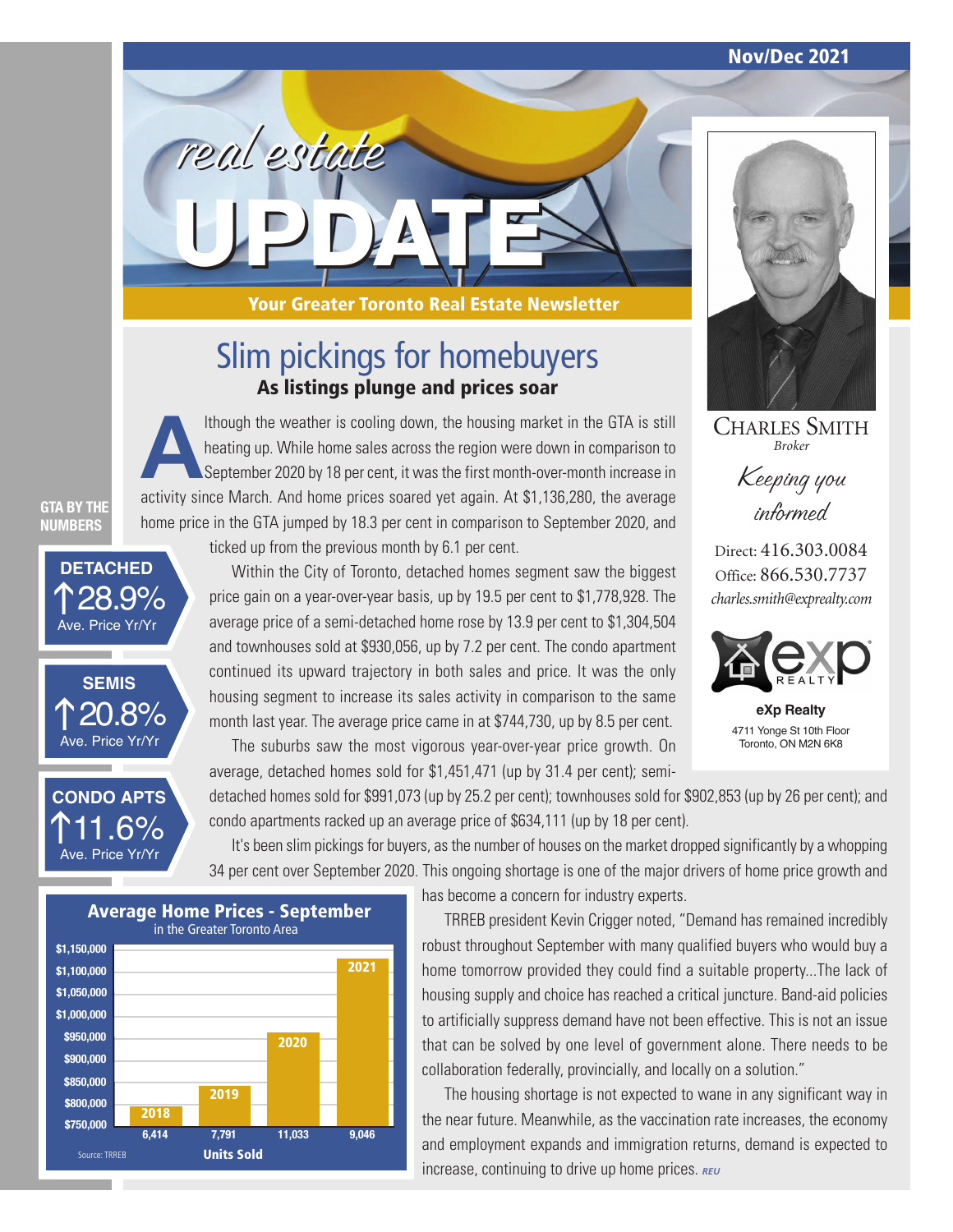



YEAR YEAR







## Swings in mortgage rates

## Mortgage rates **What's driving the fluctuations?**

**O**ne major reason for the hot demand for homes in Canada is the ultra-low mortgage rates compounded by the widely held belief that the country's assume that the country's assume that the country's assume that the country' Canada is the ultra-low mortgage rates compounded by the widely held belief that the country's economic recovery would prompt an uptick in interest rates. This did not happen. In fact, the opposite scenario came into play around mid-September when the big banks actually

dropped their fixed mortgage rates. But why did this happen?

Experts say firstly, with the onset of the fourth wave of COVID, a sustained economic recovery was still just barely visible on the horizon. Secondly, banks were rich with liquidity thanks to government support during the pandemic and a record amount of deposits, so they could afford to offer lower rates and go for market share rather than profits. Bond yields had also been on a downward trend in the preceding months and bond yields typically lead fixed mortgage rates.

> But towards the end of September, bond yields started to tick up. Bond yields largely determine fixed mortgages, because lenders benchmark their rates to bond yields. The fiveyear Government of Canada bond yield, rose substantially over fears of rising inflation and this prompted the banks to once more hastily raise rates. The Toronto-Dominion Bank became the first major Canadian lender to raise its five-year special fixed mortgage rate from 1.99 per cent to 2.29 per cent.

> What does this all mean? Given the expectation that bond yields will trend upward taking mortgage rates along with them, those homebuyers looking for a fixed mortgage should lock in as soon as possible. **REU**

## Housing deficit

## Under-building of homes **Challenges to home ownership**

anada has the lowest number of housing units per<br>
capita among all the G7 nations and a severe housing<br>
shortage, says Scotiabank's senior vice-president and<br>
chief accommist Jean Franceis Derroult, According to hie capita among all the G7 nations and a severe housing shortage, says Scotiabank's senior vice-president and chief economist Jean-François Perrault. According to his report, Canada has 424 housing units per 1,000 residents. This housing-to-residents ratio has been falling since 2016 as Canada's population continued to grow. The current housing deficit could be up to 1.8 million homes and the shortage is contributing to skyrocketing home prices.

"The principal challenge facing the housing market and the underlying cause for rising prices and diminished affordability; is the substantial insufficiency of supply relative to demand," the Scotiabank report explains. Canada has long had a housing supply shortage, but over the past year construction has ramped up. A Royal Bank of Canada report found that housing starts over the past 12 months were at their strongest since 1977.

However, there are still many challenges to building a home, particularly in this COVID-19 era. Rising construction costs for materials like lumber make building expensive and thus the completed product less affordable. COVID-fueled disruptions in the supply chain are adding to costs and delaying building completions.

Given Canada's strong immigration push and the need for more housing options for younger Canadians, there is an urgent need to build more units and the right type of housing. "Population growth will resume its rapid pace of increase if the government delivers on its very welcome immigration plans," concludes the Scotiabank report. *REU*

#### **Mortgage popularity by term**

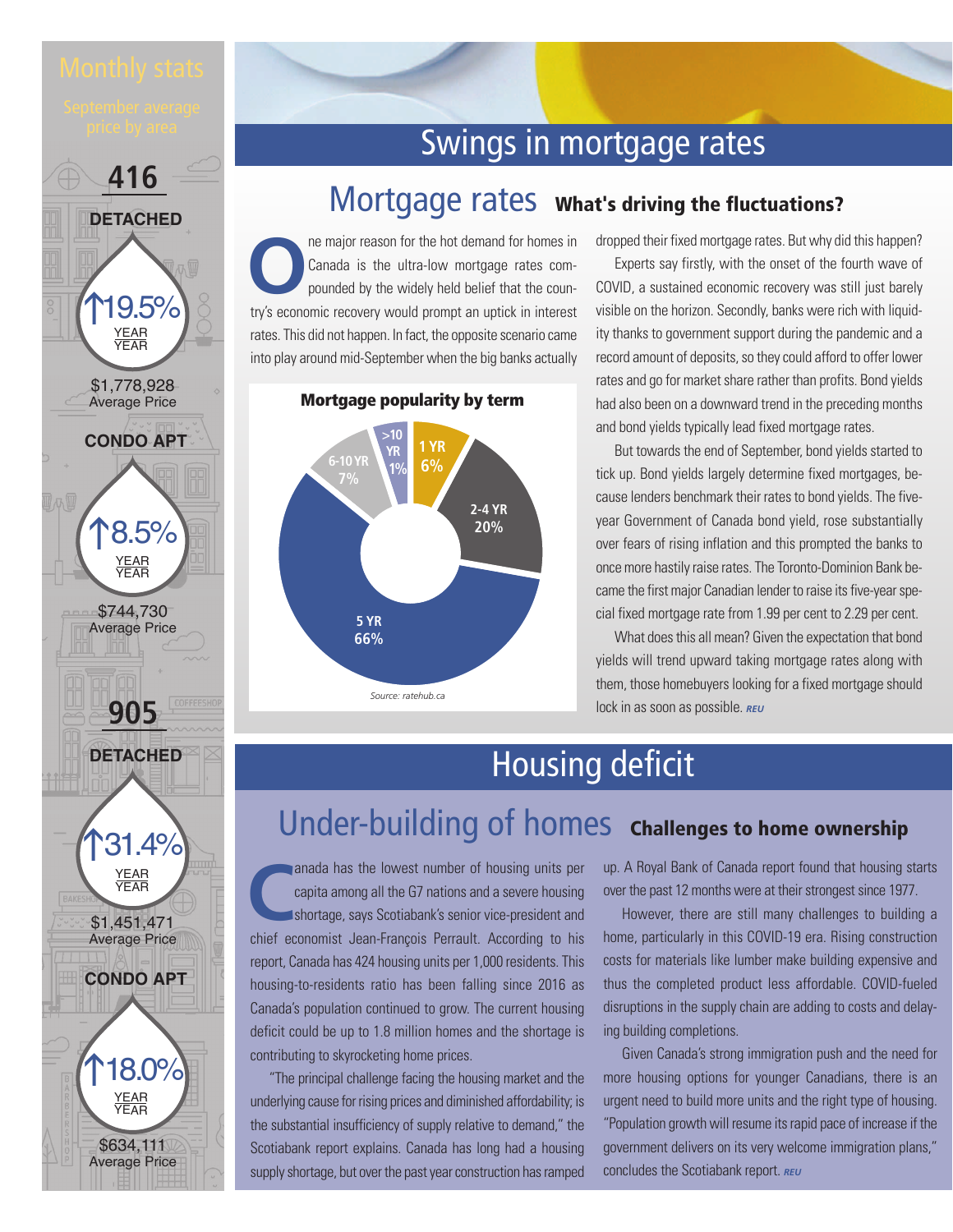### **On the internet**

### Interesting websites

#### **ARTworxTO.ca**

Exciting new initiative supports artists that reflect Toronto's diversity and create opportunities for public to engage in-person with art across the City. Fall 2021 to Fall 2022

#### **covid19.ONTARIOhealth.ca**

Download your proof of vaccination from this provincial government website. You need your OHIP card to log in.

#### **webSUDOKU.com**

Help delay dementia, and protect the brain from decline by playing Sudoku for free. Offers thousands of combinations.

### **womensHEALTHmatters.ca**

A trusted source of information, news and research findings on women's health from Women's College Hospital.

*These sites are believed to be reliable but their accuracy cannot be guaranteed.* 

## **Mortgages**

#### **October 8, 2021**

*Mortgage rates are negotiable with individual lenders. Rates are subject to change without notice. OAC E&OE*

| Prime 2.45%     |  |
|-----------------|--|
| Variable  1.39% |  |
| 1-year 1.99%    |  |
| 2-year 1.89%    |  |
| 3-year 2.09%    |  |
| 4-year 2.29%    |  |
| 5-year 2.39%    |  |

## Financial matters

## Rental properties **When is the right time to sell?**

**Being a landlord allows one to enjoy a passive income<br>from a property's rental stream. But, how can you tell<br>if it's the right time to sell your rental property? "Some** from a property's rental stream. But, how can you tell if it's the right time to sell your rental property? "Some would argue that the best time to sell your rental property is never. That way, you are protected for life against inflation, an ever-present threat that can erode the value of money over time." says Vickie Campbell, a certified financial planner. There isn't a golden rule for when landlords should sell, every

property owner's situation is unique, but there are some common things to consider.

• The property needs extensive work: The cost of carrying the property has risen substantially as the cost of repairs, taxes, maintenance, insurance and vacancy rates may not be covered by rent, making a dent in your cash flow.

• You are experiencing big changes in your life: Maybe you are going through a divorce, a death in the family, or have health problems making it

difficult for you to take proper care of your rental property. • You have other ways to generate passive income: Even if you no longer want to be a landlord there are other ways to enjoy passive income without owning rental properties. For example, you could buy units of a real estate investment trust (REIT), a company that owns, operates or finances incomegenerating real estate. "Modelled after mutual funds, REITs pool investor capital, making it possible for individual investors to earn dividends from real estate investments without having to buy, manage or finance any properties themselves." explains Campbell.

• You may not need the rental income to support your lifestyle in retirement: As you get older and closer to retirement age, you may want to spend more time traveling or being with family. "If you've gotten to a point where you



need time more than you need money, it may be time to think about selling," advises Cheryl Coleman, an industry expert. Pensions, registered retirement savings plans (RRSPs) and returns from other investments may be enough to cover your retirement lifestyle costs.

But before making a final decision, discuss the idea with a good financial adviser and tax accountant. *REU*